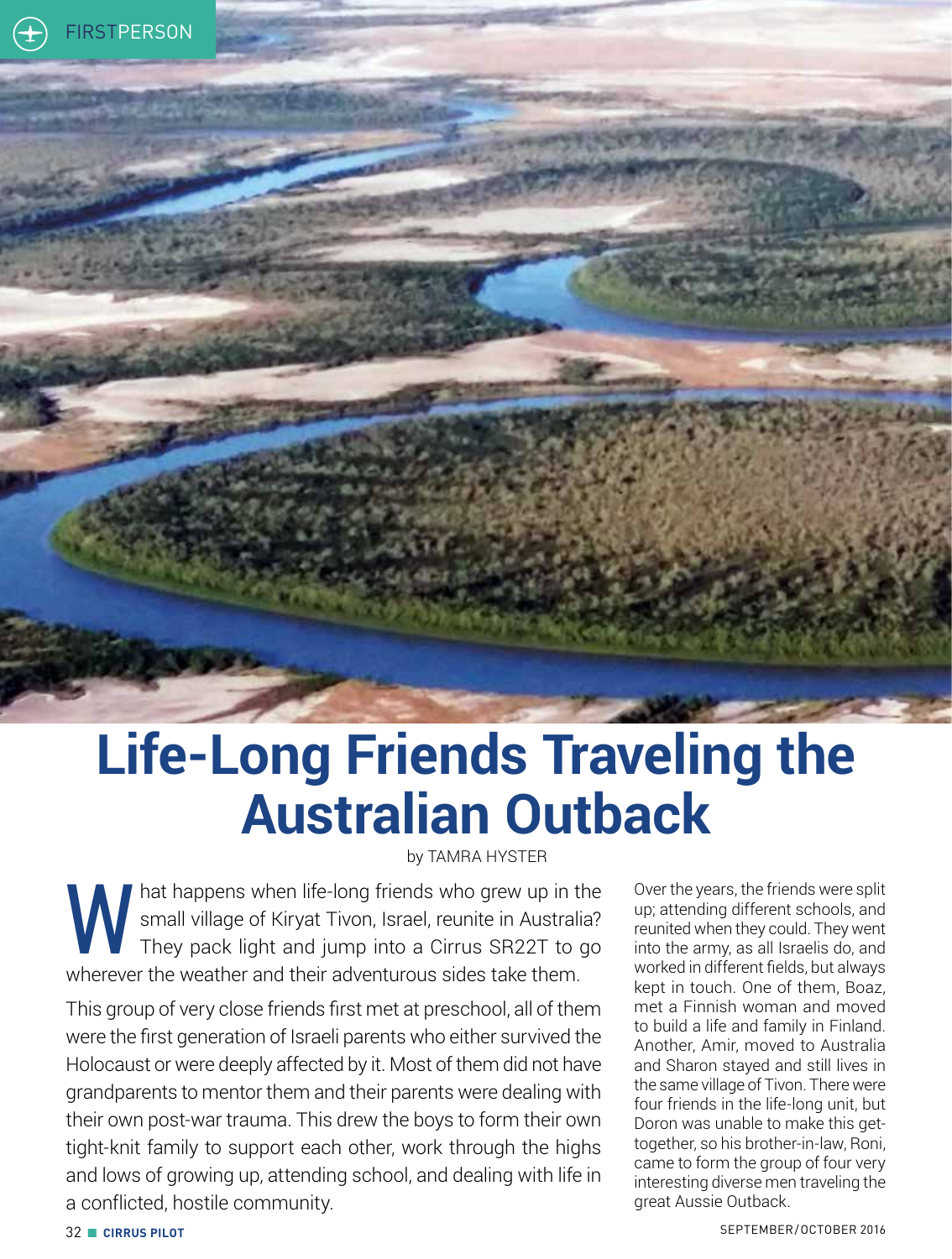

*A view of the winding Flinders River, Gulf of Carpentaria, in North Queensland.*

The trip started from Bankstown, heading northeast around the busiest airspace of Australia's airport to the very populated Gold Coast. Two hours of flight at 9,000 feet encapsulated the most picturesque Hawkesbury River running through the small mountain range in the perfect weather of the Central Coast region. A GPS RNAV approach to runway 32 allowed for following the magnificent coastline and a night view of the tall buildings of the Gold Coast. Once on the ground, they adjusted to the slow and easy pace of the Australian way of life. Although they were all fluent in English, it was hard to understand the local Queenslander's fast-paced accent. A couple of days at the Gold Coast allowed the group to enjoy the great weather and nightlife of the region.

They departed the Gold Coast, flying north along the shoreline and received clearance to fly over Brisbane Airport en route to Hervey Bay. They then requested and received a clearance from ATC to divert to and fly at 1,000 feet over Fraser Island, considered the biggest sand island in the world. The white sand on the island has accumulated in the last 750,000 years from 800 miles away in the Northern Rivers and "transported" north by longshore drift. The pristine blue lakes on Fraser Island qualify it to be listed on the UNESCO heritage list. The group landed and stayed in Hervey and took a four-wheel drive to Fraser Island. Driving on the roughest roads through rainforests, mangrove and swamps, they had a chance to swim in some of the purest lake waters on earth.

The group's next flight was to Mackay  $-$  the sugar capital of Australia and the starting point of The Great Barrier Reef. Their host for a few nights, the very kind John Cowley, looked after them in his Mackay Grande Suites Hotel. They travelled around Mackay for two days with its magnificent long, golden sand beaches, excellent food and night life. Unfortunately, they could not swim due to the presence of the Box Jellyfish, the world's most venomous creature, it can lead to human death in as quickly as two minutes and is known to take several unsuspecting tourists every year.

John offered his Hamilton Island villa to the group, so that was their next destination! It is the largest inhabited island of the Whitsunday Islands, and a short 20-minute flight from Mackay. Landing on runway 14 at Hamilton positioned them at a very low level above the reef and the spectacular coral.

Hamilton Island is also the site that Steve Maltby (our mentor on the World Mission trip) pulled the parachute of his Cirrus SR22 and ditched into the ocean when his engine failed after take-off. The large fire rescue crew based on Hamilton could not reach the ditched Cirrus because their boat's engine would not start. Steve was eventually rescued by a fisherman on a yacht. The Island keeps several rescue teams, but the only time in 15 years that they were needed they failed to accomplish the rescue. John's "villa" turned out to be more like a palace; the guys felt like movie stars driving around the island in electric golf carts (an Island policy), swimming and snorkelling, taking boat rides and just resting and eating well for a week – what a great place.

The group decided it was time to move on to more rugged areas, departing Hamilton Island at midday with 25-knot winds. Sharon was very concerned about the winds prior to the departure, but to his surprise there was no turbulence; the Cirrus with its high wing loading just cut through the air in the slickest way.

Routing directly to Karumba, located on the Gulf of Carpentaria, they passed Townsville and then nothing for 500 km. Boaz was very surprised how monotonous the view was and dull in comparison with the Whitsundays. During some of the flight, the radio was silent  $-$  not even Brisbane centre could be heard – although they monitored on the ADS-B all the way. According to Boaz, the landing at Karumba was like "closing down the distance to the ground with a gentle kiss to the runway."

Karumba is on Savannah Way, a 3,700 km road that is known for its four-foot, 15-pound Brolga, also known as the Australian Crane, with hundreds sitting on the runway, then spreading like the Red Sea when the plane landed. The Savannah Way has fantastic landscapes that cover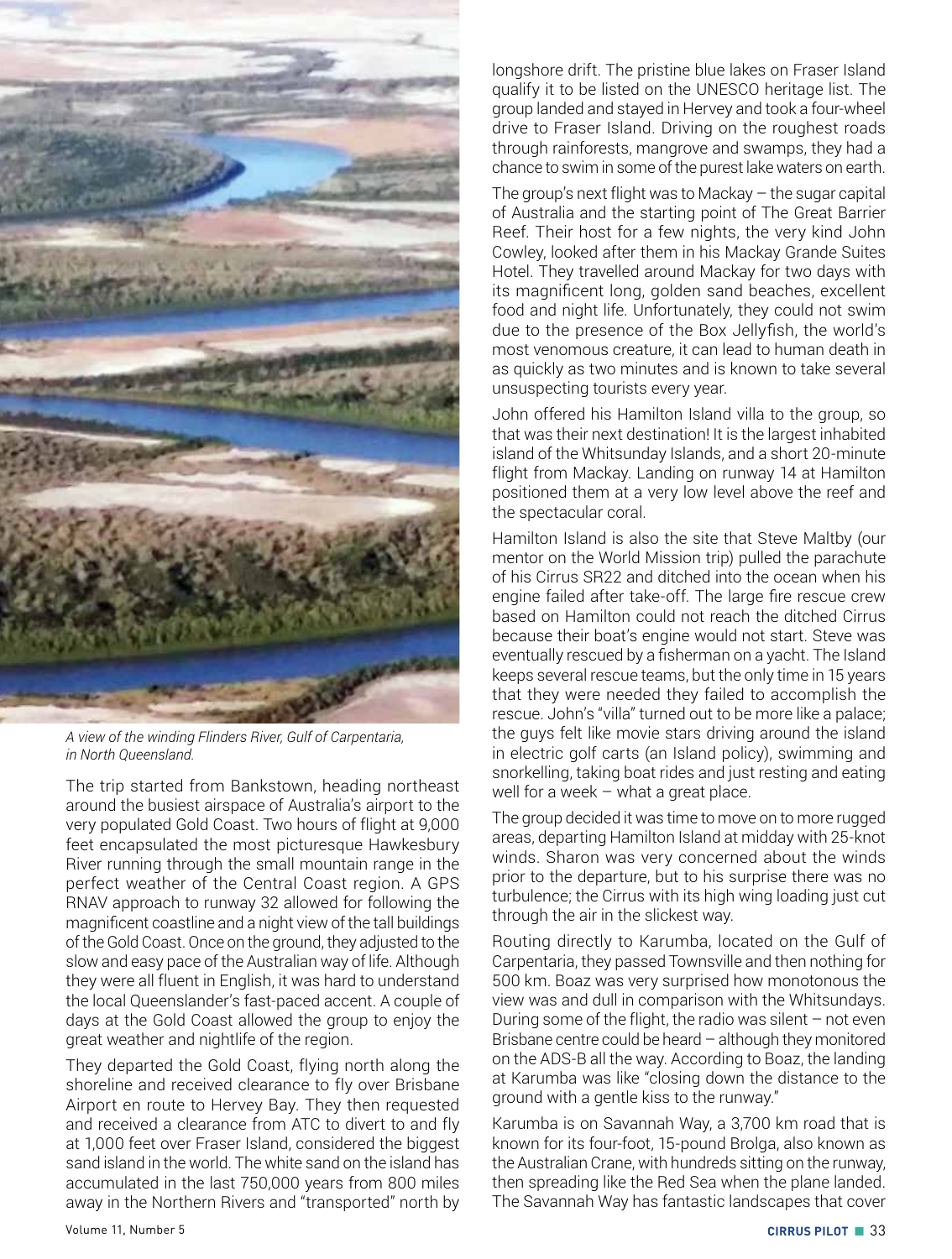just under one million square miles of the Savannah, with less than 50,000 people living in the vast area. Can you imagine so few people in an area that could cover Texas, California, Montana, New Mexico and Arizona?

The friends experienced fantastic fishing with KerryD Fishing Expeditions and the local chef at the pub/hotel cooked it to perfection. Amir had a scary encounter on his way back to the hotel that night with a Coastal Taipan, the third-most venomous land snake in the world, having a 100 percent mortality rate if not treated within a few minutes. Luckily Amir spotted the aggressive snake and gave it the respect of distance.

With the weather showing a huge "H" all through Australia, it was possible to fly Karumba to Darwin non-stop as long as the departing time was early – Northern Australia is known for its dust devils and harsh flying conditions. The whole flight is designated "extremely remote;" requiring careful fuel management and emergency equipment.



*Sharon crushing his thirst (with photo play) at Wangi Falls.*

Flying at 1,000 feet along the coast and enjoying magnificent views of the network of rivers that feed into the Gulf; Roni was amazed that despite the heat, the airplane was very stable. Crossing from Queensland to the Northern Territory there was about 45 minutes of complete radio silence; common in remote Australia, so the SR22T is equipped with a satellite phone.

Conducting a STAR arrival into Darwin provided a great aerial view of the city. The group would spend four days driving, starting with Kakadu National Park. Larger than Rhode Island, it is a World Heritage Park known for its biodiverse wetlands, rivers, sandstone escarpments and large plant species, wildlife and salt-water crocodiles. They stayed at the Crocodile Hotel, a lovely place in the middle of nature where the nearest town is over 150 miles away.

The next day, they continued to Katherine Gorge, a series of 13 gorges with rapids and falls that are a must-see; you can see the park through its well-developed land trails and explore the gorges by small boat. They finished the Northern Territory leg of the trip at Lichtfield Park trekking through one of the park's bushwalks, followed by a cool swim in Florence Falls and Buley Rockhole, which must be as close as it gets to the Garden of Eden.

Next, they headed to Western Australia and the best destination of the journey, Kununurra, the gateway to Kimberley National Park and regarded as one of the last remaining wilderness areas on earth. It is home to some truly extraordinary natural attractions, and provides visitors with the consummate Australian Outback experience amidst a spectacular landscape.

Wild, pristine rivers crisscross the landscape – a magnet for anglers chasing the legendary barramundi, or for wildlife enthusiasts looking to see the stunning array of flora and fauna that proliferate in the region. You can spend weeks in the park that is made up of a combination of eight magnificent, and untouched wild areas such as Tunnel Creek National Park, Mitchell River National Park or Drysdale River National Park. It is so remote that there are no public access roads, no visitor facilities and no marked walking trails. This is a magnificent wilderness area. It is possible to visit, but it is certainly not for the average tourist. Upon landing, they took a powerful four-wheeldrive to get to their destination on one of the toughest roads in Australia. On the way they encountered a 500 foot wide river crossing. To check to see how deep the murky water was, they sent Roni to walk across the river; it was only two-feet deep so there was no issue for the four-wheel drive. They later found out that the river was one of the most crocodile infested in Australia!

About 100 miles from Kununurra, they arrived at their destination, Home Valley Station, also known as HV8 station. Its landscape offered outstanding scenic diversity; from rugged sandstone ranges and broad tidal flats, to rainforest pockets, gorges and permanent waterfalls  $-$  a

*Friends (L to R) Amir, Sharon, Ron and Boaz in a gorge at Home Valley Station of West Australia.*

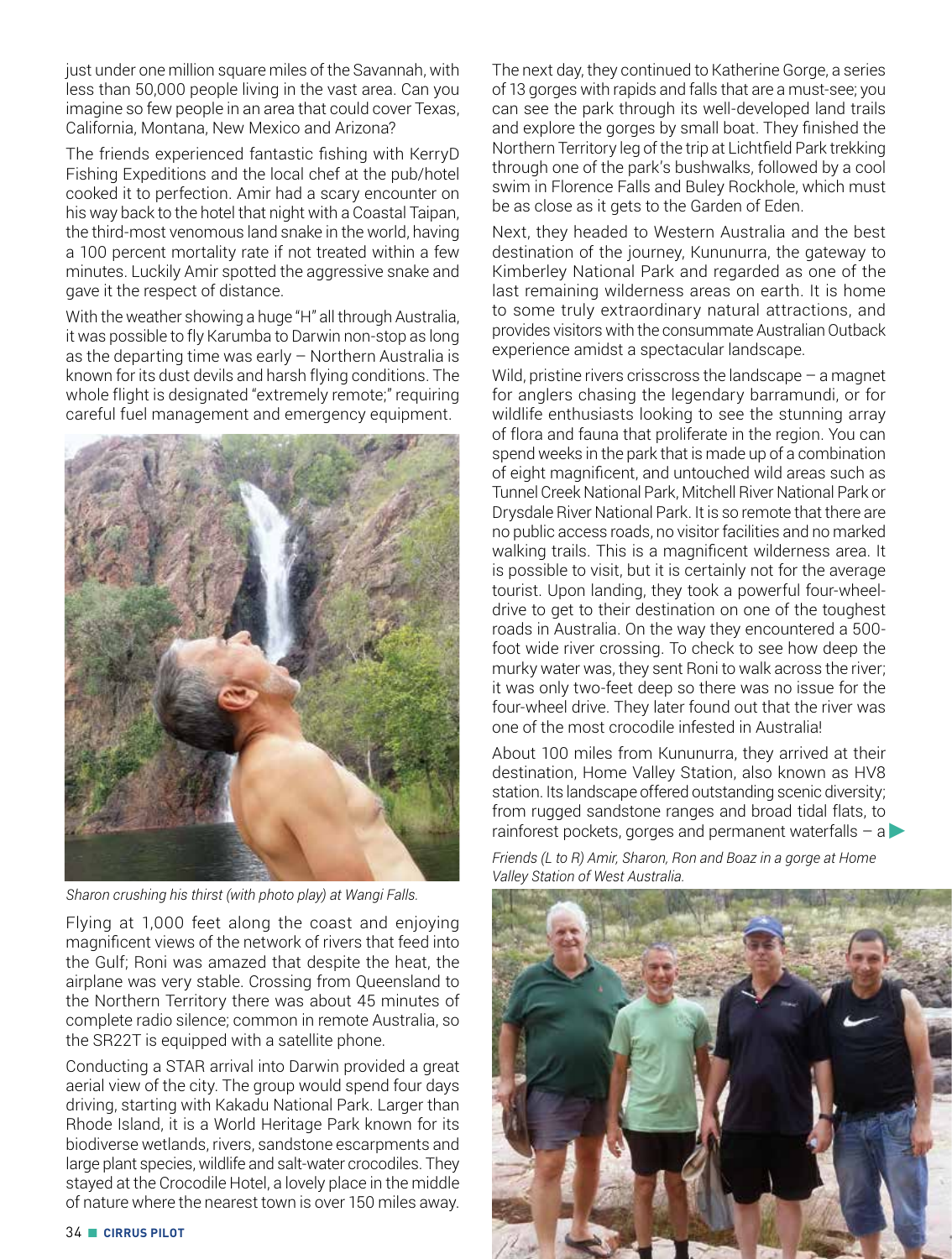## If you are going to SELL your aircraft CALL US!

Our reputation is as solid as our name.

- Spinner to Tail warranty coverage
- Trade-in aircraft accepted
- Financing
- Training
- Insurance
- Delivery



We are selling aircraft at the highest price and in the shortest periods of time the market will allow. **Jaime Steel, President** 

## CALL US! 937-332-7587



unique place with a sense of adventure at every turn. They received a warm welcome organised by Lynn Stollery, the Station's general manager who provided a much needed cold drink. They then headed for a station tour  $$ the station is a working ranch and is the size of a small country; six months of the year it is only accessible by air and though it has an airstrip that can easily accommodate a Cessna or Australia Post's King Air B200, it would not be suitable for a Cirrus. There are plans to upgrade the airstrip. so it is advisable to contact Home Valley Station when planning a trip to the area. Alfie, their tour guide, took them to see some of the highlights of the area that included swimming in water falls and vintage scenic spots. He also told them that the Station was featured in the movie "Australia" as the fictional Faraway Farm.

Alfie is part of the Station's indigenous training program and he was fantastic, very informative and anxious to please. They took a fishing trip on the river, where their engine died and with it, all communications back to base for help. They drifted dangerously into the rocks on the riverbanks and facing a real threat from the huge crocodiles in the river, immediate action was needed. This is where lifetime friends and army veterans came together; a quick mutiny, the skipper was removed and Amir took command steering the boat using its dead engine as a rudder. Boaz and Sharon used the paddle on one side and Roni and Aaron (the skipper) on the other for over one-and-a-half hours, rowing in 100-degree heat in the crocodileinfested river to get them back to base. What an adventure! Not really the kind they had imagined as they didn't even catch any fish!

On the last day, the group travelled to Emma Gorge; hidden within the fiery red of Cockburn Ranges. It is part of the El Questro Wilderness Park that boasts four major river systems from fresh water springs to the lazy salt water estuaries where an abundance of animals, fish and bird life congregate near waterholes and rivers. El Questro also has the only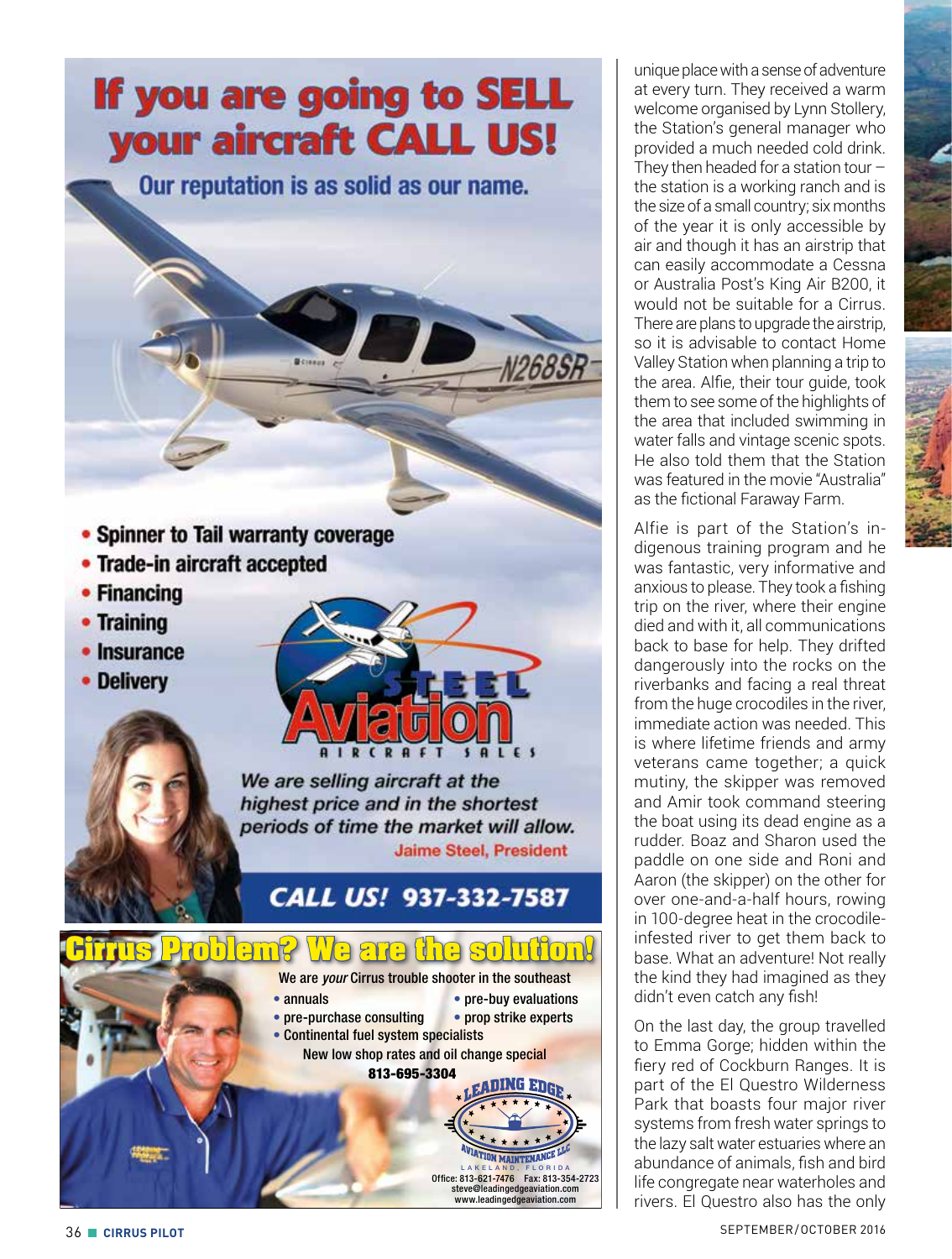

*Top, the Bungle Bungle Range, a World Heritage Site, located at East Kimberley, West Australia. Below, a close-up view of Ayers Rock, located in the Northern Territory.*

five-star resort in the Kimberley region with a reasonable airstrip. After a long walk between the mountains, they arrived at a large waterhole for a well-earned swim.

On departure from Western Australia's East Kimberley Regional Airport back to Ayers Rock in the Northern Territory, they flew over the Bungle Bungles National Park with its famous 600-foot-high sandstone domes.

The sunset upon arrival at Ayers Rock allowed for a notto-be-missed scenic flight. With radio clearance, they descended to 2,000 feet AGL and joined the pattern of tourist flights flying around this large 1,142-foot-high, six-mile circumference sandstone formation, now named "Uluru." The circuit route continues to a short 13-nm flight to circle The Olgas, a group of 36 large domed rock formations rising to over 1,700 feet. Due to the close proximity of sand dunes alongside the runway at the northern end, hazardous conditions exist for light aircraft when landing on runway 13 with an eastern crosswind. Wind shear in both speed and direction also exist and dust devils are prevalent throughout the year. To minimise the hazard, they aimed to achieve touchdown beyond 800 meters from the threshold  $-$  it was fun.

They stayed only one night at Ayers Rock Resort, which is the only accommodation within 250 miles and takes advantage by charging huge prices for a very average hotel and service. There are better accommodations in Alice Springs, some 200 nm away.

Visiting both Ayers Rock "Uluru" and The Olgas was impressive. They departed to Coober Pedy, the



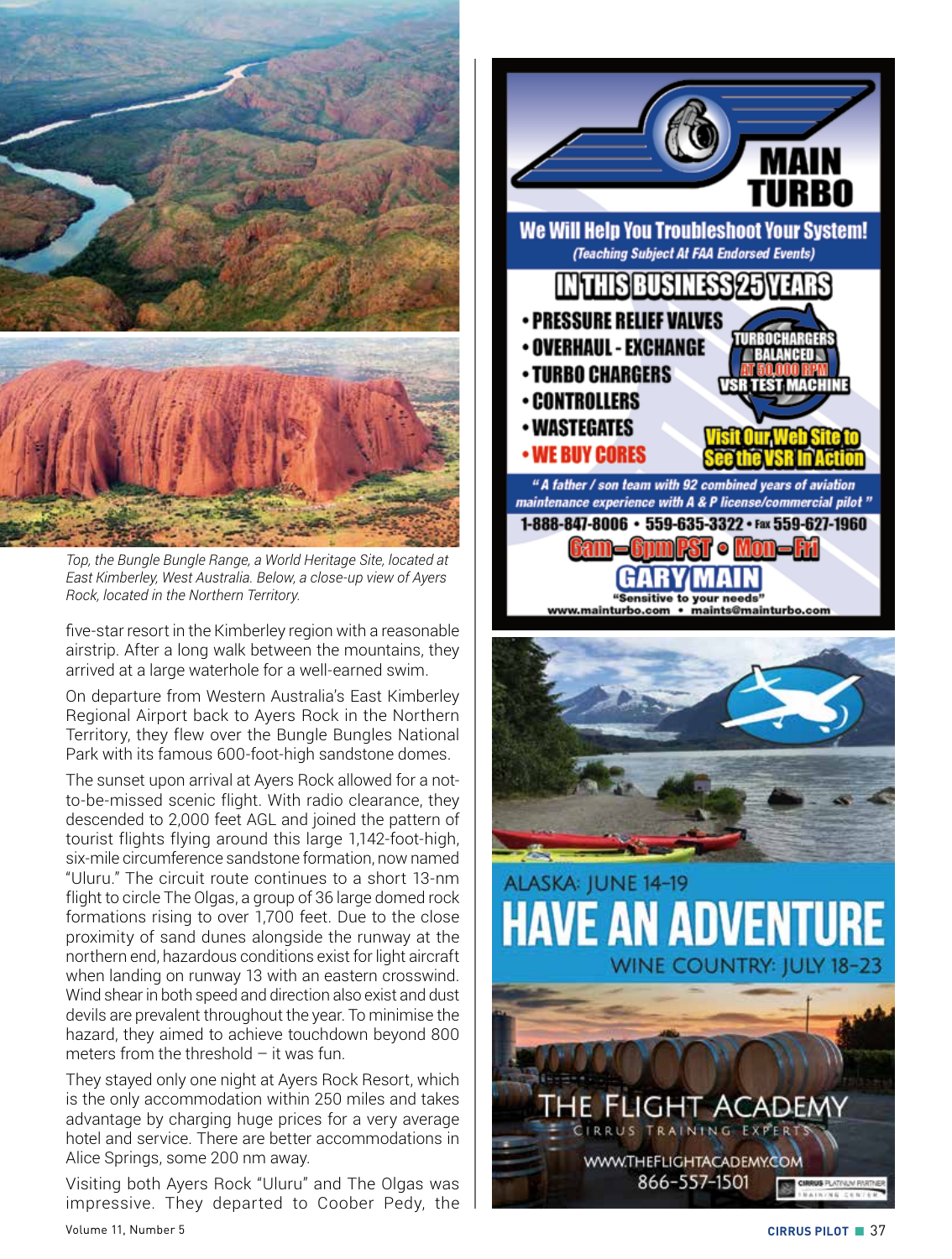

*The Salt Lakes north of Uluru Northern Territory.*

gem-quality opal capital of the world, famous for its below ground residence, also known as "dugouts" due to the extreme high summer heat of the area. A flight over the hundreds of "holes" that form opal mines followed by a pass over of William Creek, both in South Australia. After take-off, Boaz commented on how Sharon said before every flight he gets butterflies in his stomach, not so much from the actual flight but excitement from what will

be the next adventure they will experience. Boaz, on the other hand, just enjoyed the fast powerful acceleration of the plane during take-off, being able to watch the rivers enter the sea and disappearing in a dance of colours and amazing shapes.

William Creek is located 110 miles from the nearest neighbouring town of Coober Pedy, and sits in the centre of the world's biggest cattle station; Anna Creek Station. The settlement is about mid-point on the rugged Oodnadatta Track, a famous,

400-mile unsealed road, and the closest airstrip to Lake Eyre North; an ideal base for flights that are conducted year-round over Lake Eyre and the Anna Creek Painted Hills.

William Creek is the smallest settlement in South Australia with a permanent population of six humans and a dog. Trevor Wright owns it; a businessman who decided about 10 years ago that big cities and high-stress executive jobs were not for him because what he really liked to do was fly. He bought the small scenic flight operation at William Creek and made it into a giant business with over 40 planes, including a Cessna 210, a GippsAero GA8 Airvan and even an Aerostar 610P that are scattered in national parks all over South Australia and Queensland.

In the two days they stayed at the lavish Camel Hut accommodation, Trevor and his nine pilots did not stop taking passengers on their famous two-hour Lake Eyre tour, the third largest salt lake in the world – a true natural wonder. Seeing the lake is the reason many travellers come to William Creek with its casual, laid-back Australian atmosphere. At the iconic "Tin Shed" historic hotel, there were fabulous meals and Aussie beer at the bar while the William Creek Hotel, had several options for accommodation. Sharon and Roni could not believe the dark blue colour of the sky and billions of bright stars in the Australian desert. Traveling around William Creek provided the group with stunning semi-desert scenery; along the Track are numerous springs feeding water from the Great Artesian Basin, so they travelled to Coward Springs and were amazed by the oasis along with the abundance of water in the middle of the huge, flat arid land  $-$  it was a very spiritual place.

After two days in William Creek, they departed back towards Broken Hill in New South Wales, which is the birthplace of the largest mining company in the world – Broken Hill Proprietary Company Ltd, or BHP Billiton as it is known today. It is also a large base for the Royal Flying Doctors, an Australian icon, and one of the largest and



most comprehensive aeromedical organisations in the world. It provides emergency and primary health care services for those living in rural, remote and regional areas of Australia. After a fuel stop, a healthy lunch and a quick visit to the Flying Doctor base, they continued to Sydney … or that was the plan. It seemed that God had different plans for the group, and due to severe turbulence in the Sydney basin that even caused cancelations of �